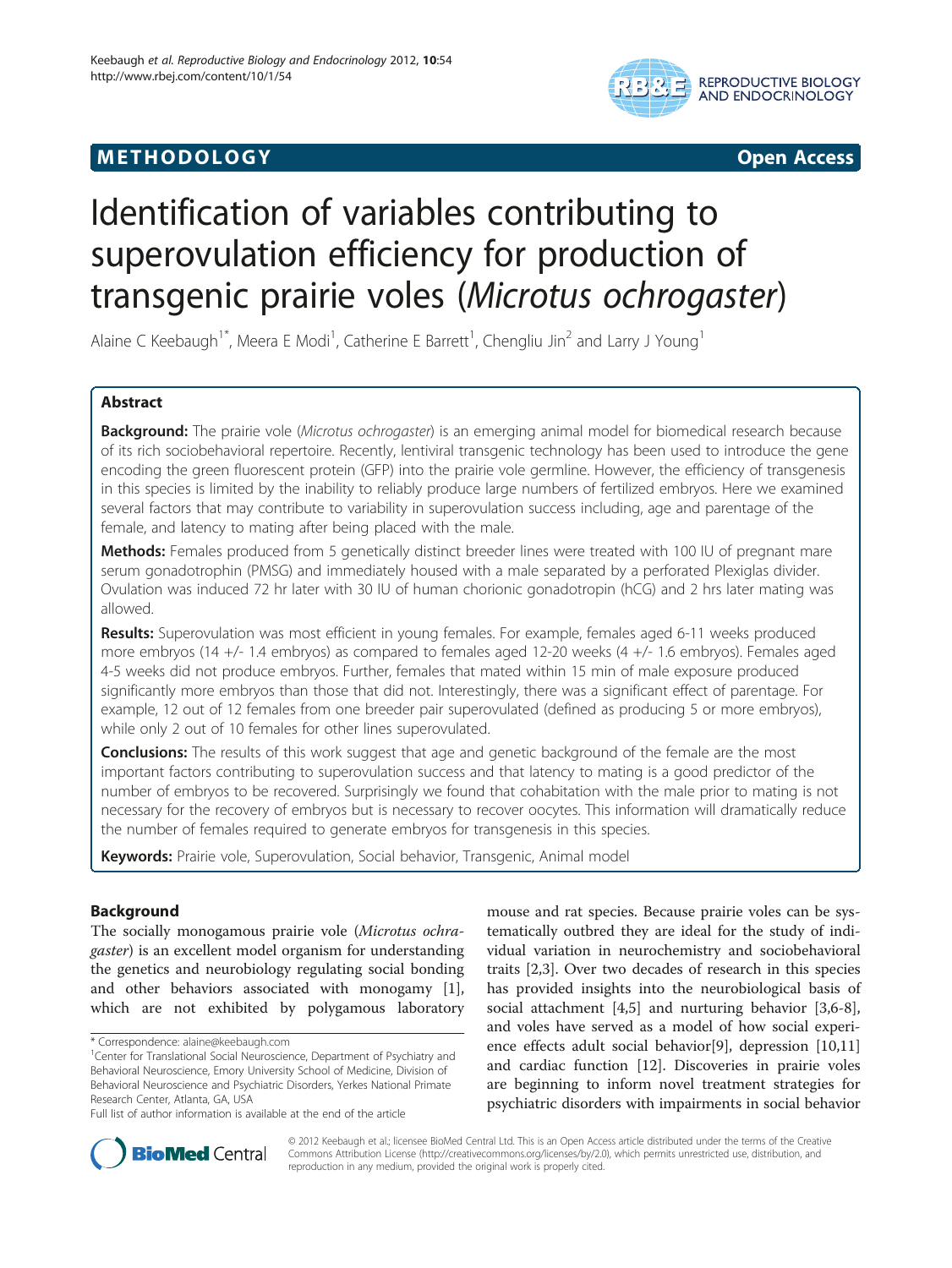[[13,14\]](#page-7-0). The prairie vole is of great interest for biomedical research and the ability to genetically manipulate this non-traditional animal model would allow for the study of diseases associated with social deficits in a more behaviorally relevant species.

There is an ongoing effort within the prairie vole research community to develop comprehensive genomic resources to facilitate biomedical research in this model organism, including a 10X BAC library [[15,16\]](#page-7-0), a cytogenetic and genetic linkage map [[17\]](#page-7-0), and the genome is forthcoming. Recently, lentiviral mediated transgenic technology was used to introduce the green fluorescent protein (GFP) gene into the prairie vole germline, as a proof of principle [[18\]](#page-7-0). Progress is being made combining this approach with RNAi technology to silence gene expression, but the inefficiency of superovulation and embryo transfer has been a significant impediment to further use of this technology to explore genetic mechanisms of behavior. Further, the powerful technology of gene targeting using homologous recombination has not yet been applied to the prairie vole. The future success of these transgenic technologies in this species requires reliable methods of superovulation that yield large numbers of viable oocytes and embryos with normal developmental potential.

Superovulation is a procedure used to produce a large number of developmentally synchronized embryos and protocols based on administration of gonadotrophic hormones have been standardized in species such as mouse [[19\]](#page-7-0), rat [[20](#page-7-0),[21](#page-7-0)], pig [[22](#page-7-0)], cow [\[23](#page-7-0)], rabbit [[24\]](#page-7-0) and goat [[25\]](#page-7-0). However, the responsiveness of each species to superovulation treatment varies and must be optimized to account for species differences [\[26,27\]](#page-7-0). Within the laboratory mouse, optimal age, hormone dose, and other factors vary between strains [\[28\]](#page-7-0). Further, among rats there is also considerable variation between laboratories with respect to the choice of strain, optimal age, hormone and hormone dose [\[29,30](#page-7-0)].

In addition to the prairie vole's unusual social system (characterized by social monogamy, formation of extended families, and cooperative breeding) [\[31,32](#page-7-0)], their reproductive physiology differs significantly from traditional laboratory rodents [\[33,34\]](#page-7-0). Prairie voles are unusual in that they are more responsive to social factors rather than environmental cues to reach estrus [[33](#page-7-0)-[35](#page-7-0)]. Behavioral estrus in the prairie vole occurs 1-3 days after the female is introduced to a novel male or male urine and ovulation is typically induced following mating [[33,36,37\]](#page-7-0). Prairie vole's mate repeatedly for 24 h (3-31 bouts) [\[38\]](#page-7-0) and successful reproduction in this species requires prolonged contact with a male [[39](#page-7-0),[40](#page-7-0)]. The social cues initiating the ovarian development are olfactory [[41,42\]](#page-7-0). Estrus synchronization, superovulation and fertilization represent a significant challenge for the

efficient production of transgenic prairie voles. Since prairie voles are not currently commercially available, meaning that donor females are often limiting, it is essential to understand the variables that can contribute to successful embryo harvesting. In our own experience, inconsistency in the success of superovulation and fertilization has been a significant barrier to efficient transgenesis. Thus, the main goal of this study was to explore some of the variables that contribute to superovulation success in the prairie vole. We examine several factors that are known to contribute to variability in superovulatory success in other species including age of female, latency to mate following exposure to a male, and parental lineage of the female. Further, the single published study inducing superovulation in the prairie vole incorporates separated cohabitation with a male combined with hormone administration [[18\]](#page-7-0); however, the need for this extra step (i.e. separated cohabitation) is just a hypothesis. Thus, we test the importance of including this extra step. We describe in detail the method for inducing synchronized ovulation via hormonal manipulation (pregnant mare serum gonadotrophin / human chorionic gonadotropin) without the need for sociosexual manipulation, a time intensive procedure that requires specialized housing.

## **Methods**

#### Subjects

Subjects were sexually naive female prairie voles 4- 20 weeks old, and stud males were adult (90–365 days of age), sexually experienced prairie voles. All prairie voles were generated from an in-house breeding colony originally derived from Illinois prairie voles. After weaning at 21 days of age, subjects were housed in same sex pairs or trios with water and Purina rabbit chow provided ad libitum under a 14:10 light:dark cycle with lights on at 7 am. All experiments were done in accordance to the Institutional Animal Care and Use Committee at Emory University.

## Superovulation protocol: separated cohabitation & hormone treatment

Prairie voles do not display spontaneous ovarian activity or ovulation. Exposure to olfactory scents from a male is necessary to induce sexual receptivity and follicle development under nonhormonally-primed conditions [\[34,36,42](#page-7-0)]. Once receptive, ovulation occurs only after 10 or more hours of pairing after mating takes place [\[38\]](#page-7-0). To induce receptivity and synchronize ovulation in multiple animals, each naive female was either housed in a cage with a sexually experienced stud male but separated from him by a Plexiglass divider or returned to her home cage. Prior to pairing, to increase the number of mature follicles, females were administered 100 IU of PMSG intraperitoneally [[43](#page-7-0)]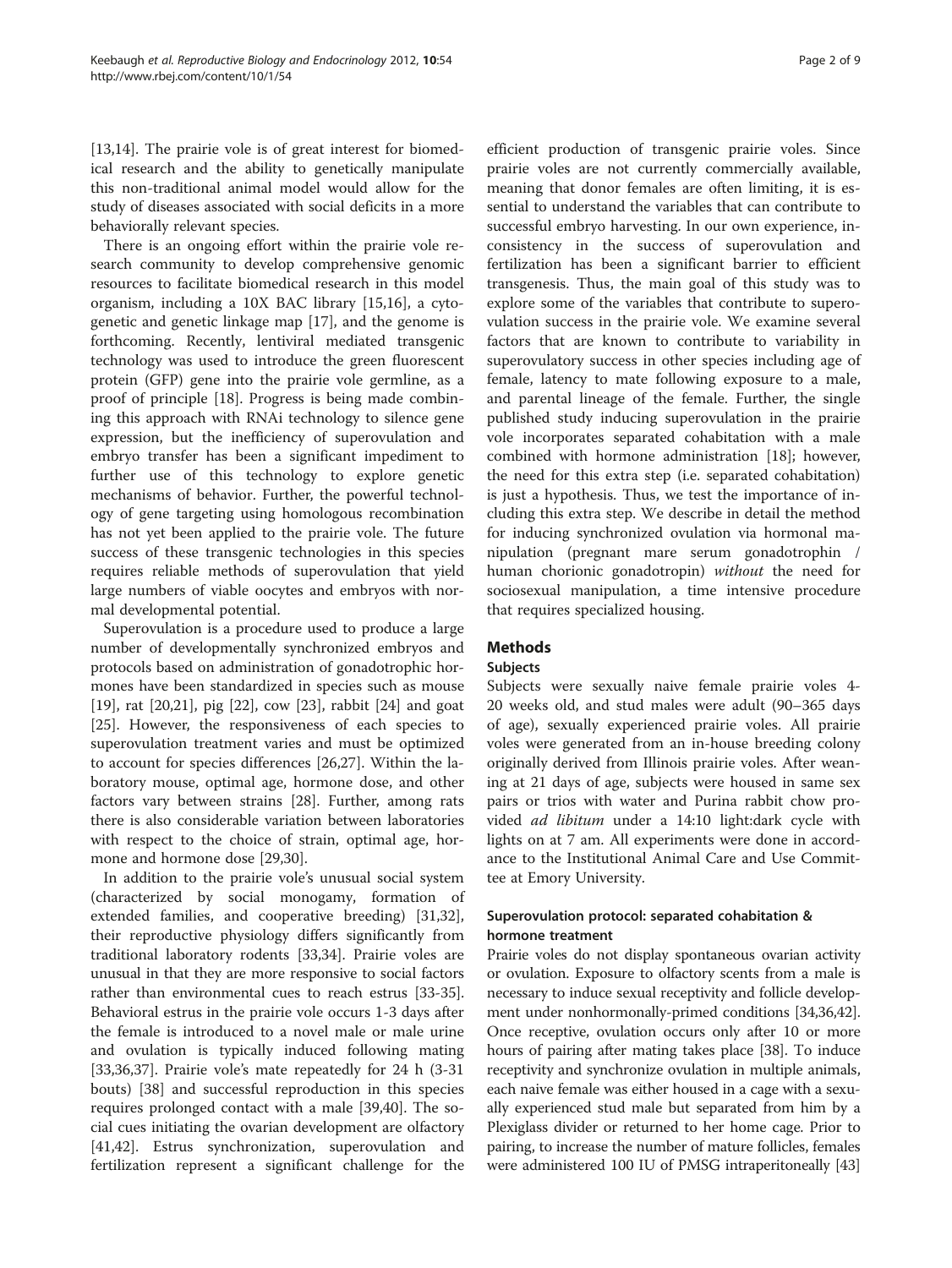at 3 PM immediately before being placed into a separated cohabitation with the stud male. Seventy-two hours later females were administered 30 IU IP of hCG at 3 PM to induce ovulation [[43](#page-7-0)]. Two hours later at 5 PM the divider was removed to allow mating. In experiment 1, control animals were injected with sterile saline on the same time schedule as PMSG and hCG as described above. As previously shown for the polygamous Japanese field vole, Microtus montebelli [[43](#page-7-0)], Experiment 1 demonstrates that this hormone regimen is effective at inducing superovulation in the prairie vole in the absence of pre-exposure to a male (e.g. separated cohabitation). Much of this data, however, was collected retrospectively; thus, in experiments 2 and 3 the hormone and separated cohabitation was held constant in order to explore the contribution of other variables. It should be noted that this high hormone dose was chosen based on pilot studies testing various PMSG/ hCG doses (5 IU/5 IU as is done in mice and rats, 25 IU/ 25 IU, 50 IU/25 IU and 75 IU/25 IU) which failed to reliably induce superovulation (Keebaugh and Young, unpublished data).

## Oocyte and embryo harvesting

Seventeen hours following administrations of hCG females were sacrificed using  $CO<sub>2</sub>$  asphyxiation (approximately 8 AM), their oviducts removed and placed into M2 media (Millipore, Billerica, MA). Under a stereoscope, a 32 gauge needle was placed into the infundibulum and oviducts were flushed with ~0.3 ml M2 media. Harvested embryos were stored in M16 media (Millipore) microdrops under mineral oil at 37 °C and 5%  $CO<sub>2</sub>$ .

## Experiment 1. Effectiveness of hormone administration and pre-exposure to a male on oocyte and embryo production

Two studies were conducted to determine the importance of hormone administration and pre-exposure to a male on oocyte (no mating) and embryo (mating) production. For each experiment, females 9-10 weeks of age i) were given either saline/saline or PMSG/hCG and ii) underwent either separated cohabitation or were singly housed prior to saline or  $hCG$  treatment  $(n = 15$ /treatment). Superovulation and oocyte/embryo harvesting protocols were done as described above. Females producing no oocytes/embryos were considered not to have ovulated; females producing 1-6 oocytes/embryos were classified as having ovulated; females producing more than 7 oocytes/embryos were classified as having superovulated since the typical litter sizes are 3-5 pups.

In experiment 1a we examined oocyte production; thus, females did not mate. Treatment group 1.1 (G1.1) served as the control. They received saline, did not mate, and were singly housed. To determine if hormone administration and/or pre-exposure to a male would lead to differences in the number of oocytes produced, treatment group  $1.2$  (G  $1.2$ ) and treatment group  $1.3$  (G  $1.3$ ) females both received hormone but G1.2 females were singly housed while G1.3 females were pre-exposed to a male via separated cohabitation.

In experiment 1b we looked at embryo production; thus, females did mate. Females in treatment group 2.1 (G2.1) received saline and were pre-exposed to a male. Treatment group 2.2 (G2.2) and treatment group 2.3 (G2.3) females both received hormone but G2.2 females were singly housed while G2.3 females were pre-exposed to a male.

## Experiment 2. Importance of female age and occurrence of mating as indicators of superovulatory success

Females ranging in age from 4-20 weeks old were given PMSG/hCG according to the superovulation protocol described. Mating was scored as occurring or not occuring during the first 15 minutes after removing the divider and embryos were collected the following morning beginning at 8 AM.

## Experiment 3. Role of female parentage in superovulatory efficiency

Previous studies have identified variation in response to superovulation (i.e. high versus low responders) across substrains of mice. Among Illinois derived laboratory prairie vole colonies it has been reported that about half of females exposed to males for 2-3 days will fail to show lordosis [\[44\]](#page-8-0). Our prairie vole colony is derived from Illinois and maintained as an outbred population; thus we are interested in identifying if genetic background contributes to variation in superovulatory response and ultimately genetic lines optimal for inducing superovulation. Females 7-11 weeks of age from five breeder pairs  $(N = 36; BPI = 7, BP2 = 7, BP3 = 7, BP4 = 9, BP5 = 6)$  were given PMSG/hCG according to the superovulation protocol described above.

## Statistical analysis

For experiment 1 the Freeman-Halton extension of Fisher's exact test was used to compute two-tailed probabilities of obtaining a distribution of values in a 3x3 contingency table for each experimental group. For oocyte and embryo production, statistical analysis was used to determine 1) is hormone priming critical for superovulation and 2) is pre-exposure to a male important. For experiment 2 regression analysis was used to determine the predictive value of female age  $(n = 85)$  on the number of embryos recovered. A chi-square test was used to determine if the occurrence of mating within the first 15 minutes of male access  $(n = 85)$  contributed to superovulatory response. For experiment 3 one-way ANOVAs were run to compare the number of embryos produced between breeder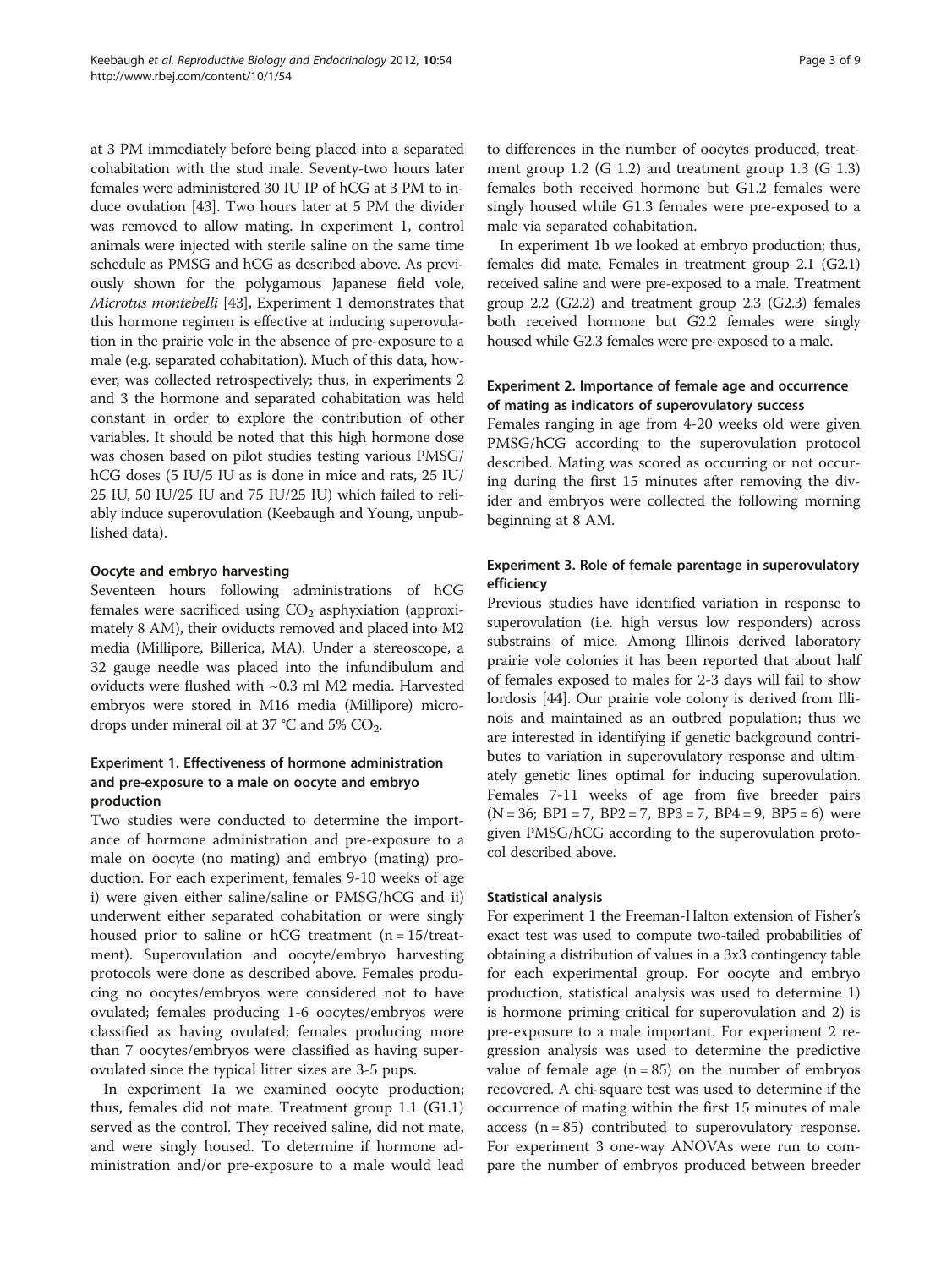pairs. Hochberg's GT2 test was used for post hoc analysis when significant effects were detected.

#### Experiment 4. Generation of transgenic prairie voles

Production of lentivirus. We used the pLenti DEST vector (Gateway cloning, Invitrogen) which contains a mU6 driven shRNA and a CMV driven GFP coding sequence. The shRNA was annealed and ligated into the pENTR/ U6 kan vector using the oligos 5'-CACCGTGGATCA CGCTTGCCGTCTACATTGCGAACAATGTAGACGG CAAGC GTGATCCA-3' and 5'- aaaaTGGATCACGC TTGCCGTCTACATTGTTCGCAATGTAGACGGCAA GCGTGATCCAC-3'. The resulting pENTR/U6 kan + oligos vector was recombined using the gateway kit with the pLenti DEST vector.

To produce lentivirus, the viral vector was cotransfected with plasmid p(Δ)8.9 and pVSVG into HEK 293FT packaging cells. Supernatant was collected and concentrated by ultracentrifugation. The resulting concentration of infectious particles was determined by expression of GFP in HEK293FT cells plated at a density of  $2.5 \times 10^5$  per well in a six-well plate. Titer was determined by multiplying the number of GFP-positive cell colonies by the dilution factor and presented as colony-forming units (cfu/ml). We aliquoted high-titer virus  $(1 \times 10^9 \text{ cfta/m}]$ ; 5ul per tube) and stored it at -80 C until use.

Production of sterile stud males. Sexually experienced adult male prairie voles were vasectomized and used to induce pseudopregnancy. An incision was made at the caudal end of the abdominal cavity, and the vas deferens were located and cauterized. Males were allowed to recover for 2 weeks and then cohabitated with a female for 4 weeks to ensure sterility. Only confirmed sterile males were used to induce pseudopregnancy. Vasectomized males were used in multiple experiments and retired once they reached 1 year of age.

Production of Psuedopregnant recipient females. Surrogate females between 4 and 6 months of age underwent separated cohabitation with a vasectomized male at the same time that superovulated females were paired (3 PM) and administered PMSG (see superovulation protocol). The divider was removed 72 hours later at 5 PM. Mating was confirmed visually, and only females who mated received transferred embryos.

Perivitelline injection of lentiviral vector and embryo transfer. High-titer lentiviral vector  $({\sim}1 \times 10^9$  infectious units/ml) was mixed with polybrene for a final concentration of 8 ug/ml, and approximately 100 pl of vector mixture was injected into the perivitelline space using a 1- to 2- um micropipette (as described in Donaldson et al., 2009). Injected embryos were transferred to a single oviduct of psuedopregnant females via the infindibulum. After embryo transfer, surrogate females were placed

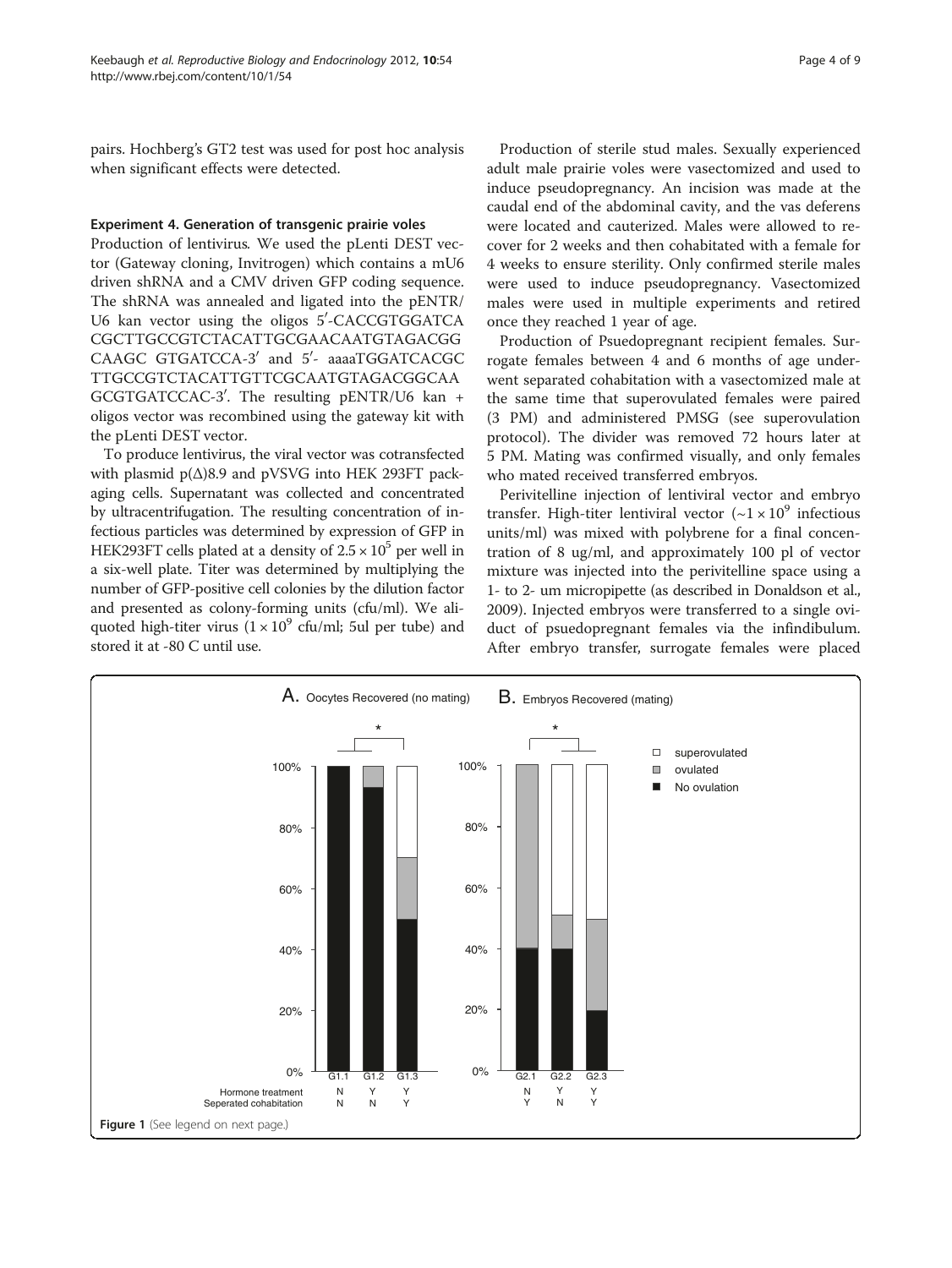#### (See figure on previous page.)

Figure 1 Impact of hormone administration and separated cohabitation on superovulatory response in the presence and absence of mating. The GFP expressing lentiviral vector harboring a shRNA targeting oxtr mRNA at nucleotide site 607 is shown in (A) and was injected into the perivetilline space of single-cell embryos harvested from pregnant female prairie voles. (B) Polymerase chain reaction analysis indicates the presence of the GFP transgene in a single founder animal.

back in the cage with the vasectommized male partner. Surrogate females were checked for pups starting 18 days after embryo transfer. All pups were born 22-23 days after transfer.

Genotyping by PCR. Genomic DNA was purified from ear-punch tissue using the Gentra Puregene Kit (Quiagen, Valencia, GA). Transgene presence was assayed using forward primer: 5′-caagcagggagctagaacgattc-3′ and reverse primer 5′-caagaacccaaggaacaaagctcc-3′ with the following condiditions: 95 C for 10 min, 30 cycles (95 C for 30s, 55 C for 40s, 72 C for 50s), 72 C for 10 min, and 4 C hold. The resulting product was separated out on a 2% agarose gel, and the presence of a 422-bp fragment indicated amplification of the gfp gene.

#### Results

## Experiment 1. Effectiveness of sociosexual manipulation and hormone administration on ovulatory response and embryo production

In studies where it is desired to collect oocytes, for example in IVF, some exposure to a male is necessary; however, for studies where embryos are desired, for example lentiviral mediated transgensis, pre-exposure to a male is not necessary. For oocyte collection, preexposure to a male and hormone treatment are necessary for superovulation success ( $p = 0.03$ , Fisher's exact test) (Figure [1a](#page-5-0)). However, for embryo collection, only hormone administration  $(p = 0.012,$  Fisher's exact test) is necessary for superovulation success (Figure [1](#page-5-0)b).

## Experiment 2. Importance of female age and occurrence of mating as indicators of superovulatory success

Regression analysis indicated that female age  $(p = 0.001,$  $r^2$  = 0.357) is a significant factor contributing to variation in superovulatory response (Figure [2](#page-5-0)a). Further, the females that mated within 15 minutes of exposure to the male superovulated more than those that did not  $(\chi^2 = 20.82, df = 2, p = 0.00003, Figure 2b).$  $(\chi^2 = 20.82, df = 2, p = 0.00003, Figure 2b).$  $(\chi^2 = 20.82, df = 2, p = 0.00003, Figure 2b).$ 

## Experiment 3. Role of parentage in superovulatory efficiency

Given the variation in ovulatory response seen in prairie voles upon exposure to a male as well as the significant strain variation in mice (see discussion), we were interested in the influence of parentage on superovulatory success in the prairie vole. There was a significant effect of parentage on superovulatory response  $(F(4,31) = 9.373,$  p = 0.001, one-way ANOVA). Post hoc analysis revealed that breeder pair 5 responded more efficiently than all other breeder pairs  $(p = 0.039,$  Figure [3\)](#page-6-0).

#### Experiment 4. Generation of transgenic prairie voles

Germline transgenic prairie voles were produced by infecting single-cell embryos with high-titer lentiviral vectors (as described by Donaldson et al., 2009). A total 62 embryos were collected from two experiments from 6 females (10.3 embryos per female). We implanted 30 uninjected embryos and 20 injected embryos into pseudopregnant females. Of these, 4 pups were born from uninjected embryos (13.3%) and 3 from injected embryos (15%). Of the 3 injected embryos, only one individual carried the transgene, as verified by PCR (Figure 4b).

#### **Discussion**

Here we demonstrate that this superovulation method is a viable and effective technique for generating germline transgenic prairie voles. Specifically, we show that preexposure to a male in combination with PMSG/hCG is necessary to induce superovulation in the prairie vole for the collection of oocytes (in the absence of mating); however, pre-exposure to a male is not necessary for the collection of embryos in this speices (presence of mating) (Figure [2](#page-5-0)). The implications of this finding suggest that when fertilized embryos are needed for transgenesis the extra time and resources needed for separated co-habitation are not necessary as reported previously [\[18](#page-7-0)]; however, to generate large numbers of oocytes, for example with in vitro fertilization, separated cohabitation is necessary. Thus, some exposure to a male cue is required to achieve ovulation even in the presence of PMSG/hCG. The unusual reproductive physiology of the prairie vole leads to subtle differences that need to be considered when using different types of transgenic technologies.

In addition to social manipulation, other variables known to differ among species, as well as substrains of mice, were examined. The efficiency of superovulation within the prairie vole varies with female age, parentage and latency to first mating bout. Superovulation was most efficient in young females. Notably females aged 6- 11 weeks produced a mean of  $14 +/- 1.4$  embryos while females aged 12-20 weeks produced only a mean of 4 +/- 1.6 embryos. Females that mated within 15 min of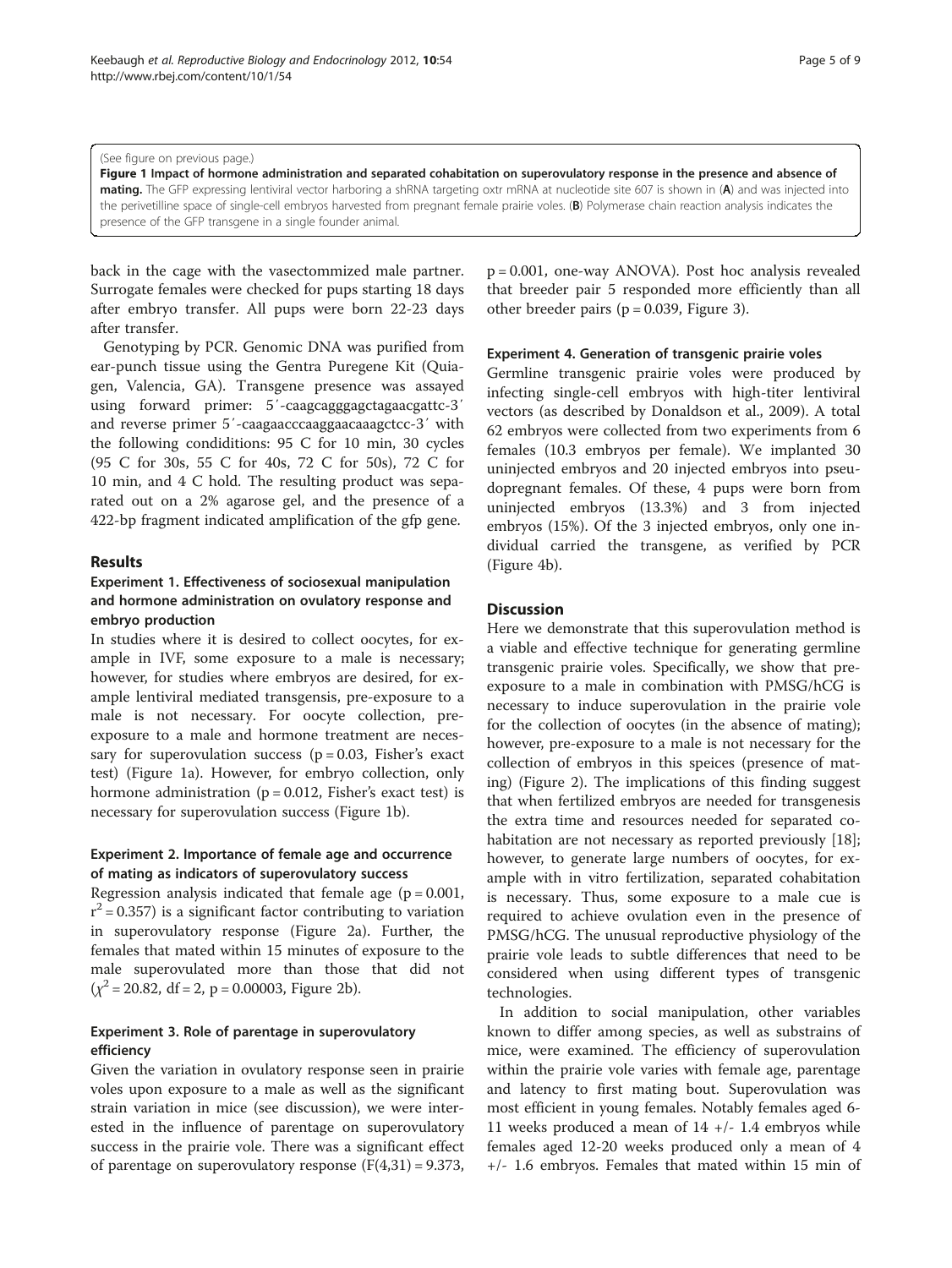access to the male produced significantly more embryos than those that did not. Thus, the latency to mate is a good indicator of oviduction status. Further, there was a significant effect of parentage. For example, 9 out of 9

p-value (p < 0.05).



females from breeder pair 5 superovulated (defined as producing 7 or more embryos), while only 1 out of 6 females superovulated from breeder pair 1. This suggests that some parental lineages of prairie voles are more sensitive to this superovulation paradigm than others. The experiments here suggest that age and genetic background of the female are important factors contributing to superovulatory success, and that occurrence of mating is a good predictor of the number of embryos to be recovered. Further, this work cannot distinguish between the effects of environmental factors as discussed below. This information will dramatically reduce the number of females required, as well as the time and the equipment investment needed to generate a large number of embryos for future gene manipulation studies in this species.

Why is there variability in ovulatory response? Previous studies using Illinois derived prairie vole populations have shown that approximately 50% of female prairie voles exposed to males for 2-3 days fail to display lordosis [[44\]](#page-8-0) and therefore did not mate or ovulate. In the present study 60% of females exposed to males for 3 days (separated cohabitation only, group 2.1) ovulated. When females underwent the superovulation paradigm 80% of the females showed an ovulatory responses, with 52.5%



 $\circ$ 

 $\epsilon$ 

 $\circ$ 

 $\circ$ 

 $\overline{8}$ 

25

B

\*

<span id="page-5-0"></span>Keebaugh *et al. Reproductive Biology and Endocrinology* 2012, 10:54 Page 6 of 9 http://www.rbej.com/content/10/1/54

A

40.00

30.00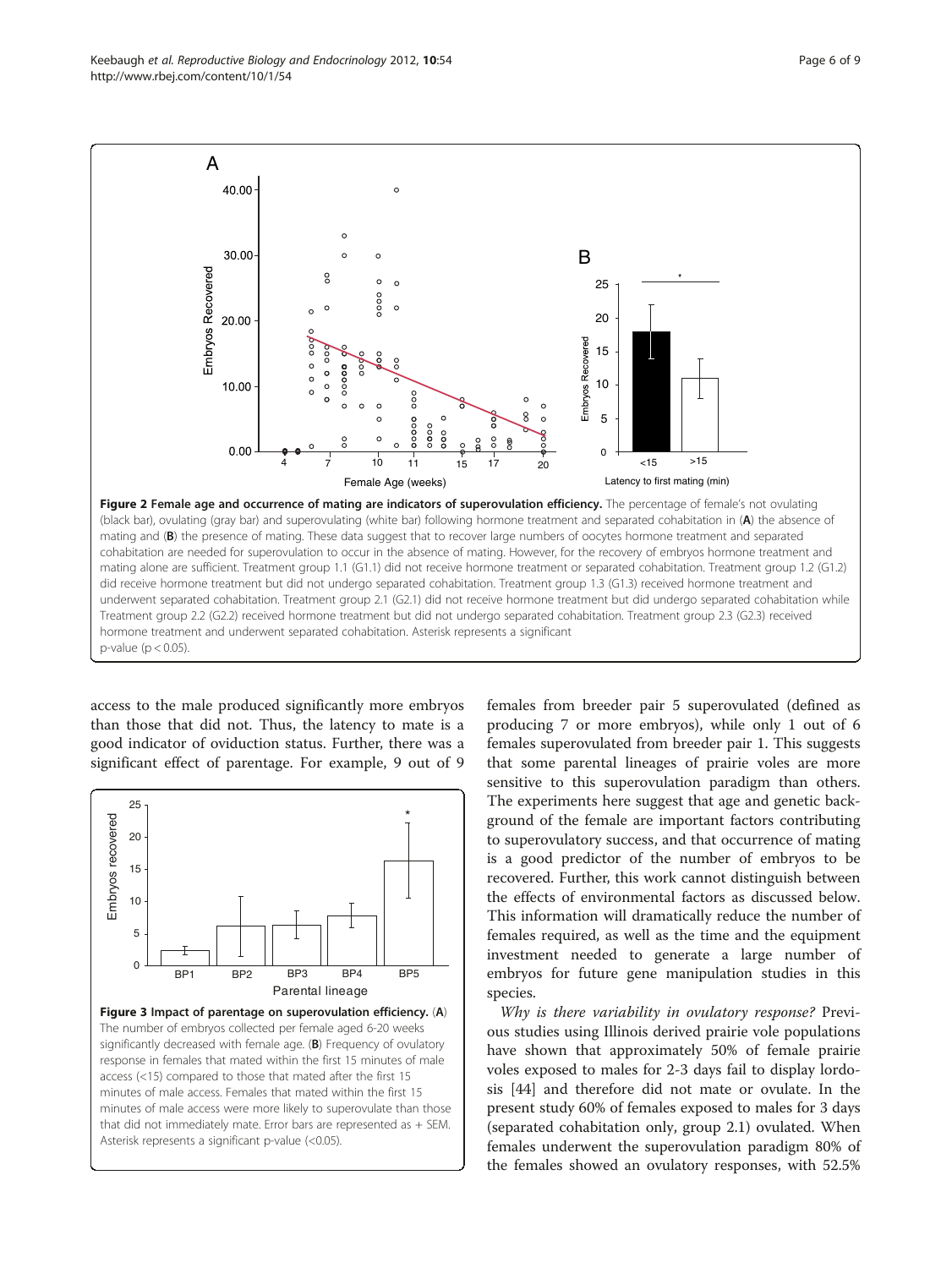of those females superovulating (group 2.3). This suggests that the superovulation protocol decreases the variability previously seen in mating and ovulatory response; however, some of the variation remains unaccounted for. Such variation could be explained by environmental and/or genetic differences among individual females.

It is possible that the social environment in the natal nest (i.e. parental nurturing behavior, juvenile-juvenile interactions) could be factors that result in long-lasting neurochemical changes that increase reproductive potential as adults. For example females are more likely to engage in affiliative behavior as adults if they remain in the natal nest after weaning [\[45](#page-8-0)]. The presence of the father in the natal nest also increases their propensity to form a partner preference as adults [[46,47\]](#page-8-0). These studies suggest that the social environment during development, perhaps when the pups are interacting with their parents and siblings, is critical for shaping factors that result in long-lasting neurochemical changes that impact reproductive potential as adults.

In addition to environmental factors, genetic background could also be playing a role in the variation seen in ovulatory response among female prairie voles. In laboratory Mus species, the average number of embryos induced by superovulation is highly strain-dependent. Females of the strains B6, BALB/cByJ, 129/SvJ, CBA/CaJ, SJL/J, C58/J are considered high responders to superovulation and can be induced to ovulate 40-60 embryos while females of the strains A/J, C3H/HeJ, BALB/cJ, 129/J 129/ReJ, DBA/2 J, C57L/J are considered low responders and produce at most 15 embryos per mouse [[28\]](#page-7-0). This suggests that subtle differences in genotype can have dramatic consequences on the expression of this particular reproductive trait. Studies in female prairie voles have shown that there is a graded ovulatory response to prolonged social stimulation and that some females show exceptional ovulatory sensitivity following mating with only 6-12 hours of male exposure [[38](#page-7-0)]. In the present study 100% of females from breeder pair 5 superovulated while only 16% of females from breeder pair 1 superovulated, demonstrating that some lineages of prairie voles are more sensitive to this superovulation paradigm than others. Prairie voles are maintained as an outbreed population; however, as transgenesis in this species matures it may become necessary to establish optimal breeding lines for superovulation and embryo production as has been done in the mouse.

#### Conclusion

In conclusion, the present study has identified a superovulation and mating paradigm that allows for the recovery of a large number of developmentally synchronized oocytes and embryos that can be used for the production of transgenic prairie voles. However, this paradigm is not perfect and variation in ovulatory response still exists. Several variables warrant further studies. First, the diet provided to a prairie vole breeding colony may have important consequences on the reproductive responsiveness of offspring. Second, increasing the hours of light per day (for example from 14:10 to 18:6) may increase the ovulatory response of hormone treated females. And, finally it may prove necessary to establish optimal donor and recipient strains as prairie vole transgenesis matures.

#### Competing interests

The authors declare that they have no competing interests.

#### Authors' contributions

AK, MM and LY contributed to conception and design. AK, MM and CB contributed to acquisition of data. CJ contributed to embryo transfer technique. AK and LY contributed to analysis and interpretation of data. AK wrote the manuscript and MM, CB and LY contributed to editing the manuscript. All authors read and approved the final manuscript.

#### Acknowledgements

We would like to thank Lorra Mathews and Pravina P Fernandez for animal care and research assistance. Grant support: This work was funded by a McKnight Foundation Technological Innovations in Neuroscience grant, NSF 10 S-1035975, and MH64692 to LJY, and NIH P51OD011132 to YNPRC.

<span id="page-6-0"></span>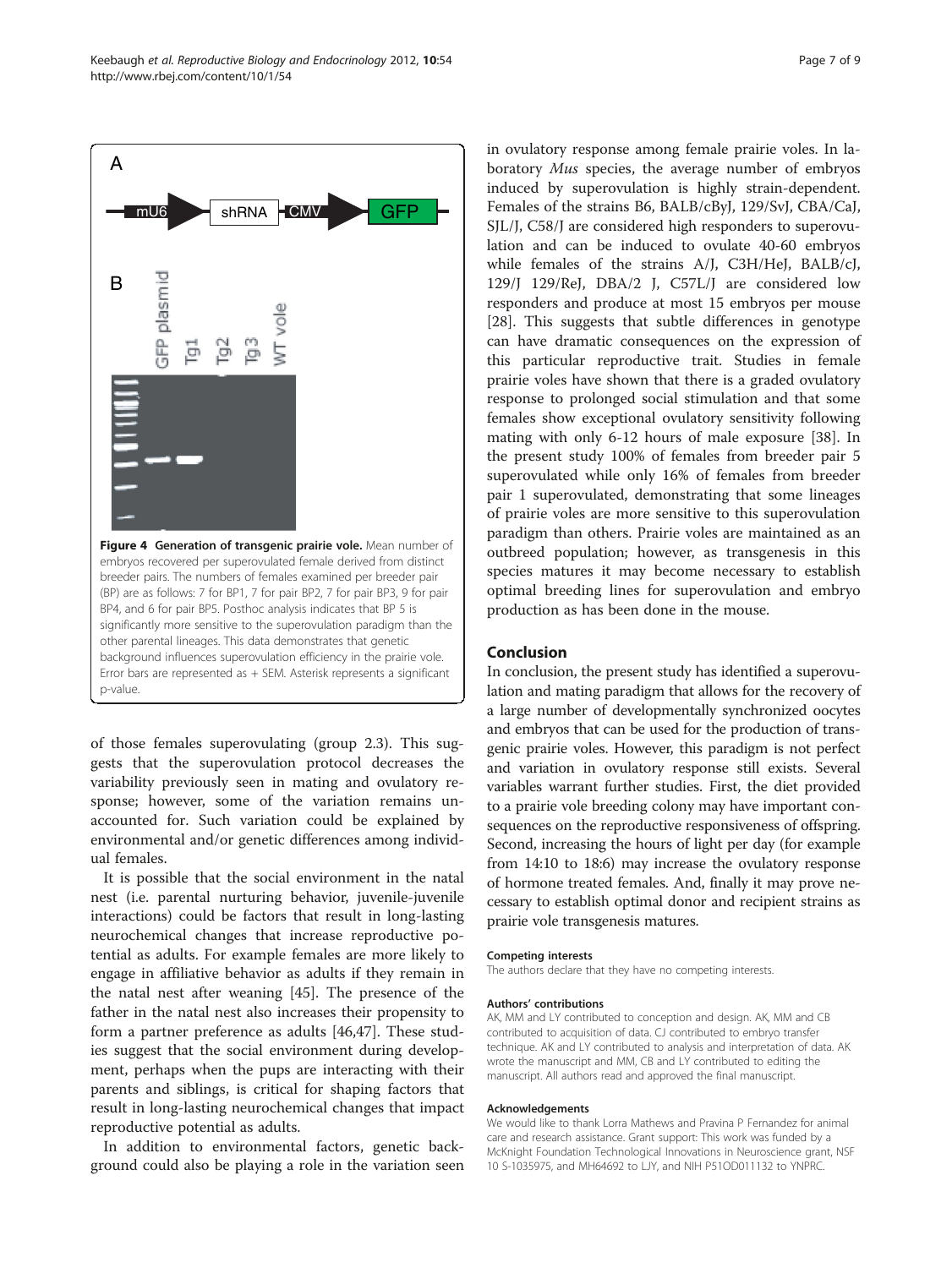#### <span id="page-7-0"></span>Author details

<sup>1</sup>Center for Translational Social Neuroscience, Department of Psychiatry and Behavioral Neuroscience, Emory University School of Medicine, Division of Behavioral Neuroscience and Psychiatric Disorders, Yerkes National Primate Research Center, Atlanta, GA, USA. <sup>2</sup>Transgenic and Gene Targeting Core, Georgia State University, Atlanta, GA, USA.

#### Received: 23 April 2012 Accepted: 12 July 2012 Published: 27 July 2012

#### References

- 1. McGraw LA, Young LJ: The prairie vole: an emerging model organism for understanding the social brain. Trends Neurosci 2010, 33:103–109.
- Hammock EA, Young LJ: Microsatellite instability generates diversity in brain and sociobehavioral traits. Science New York, NY 2005, 308:1630–1634.
- 3. Olazabal DE, Young LJ: Species and individual differences in juvenile female alloparental care are associated with oxytocin receptor density in the striatum and the lateral septum. Horm Behav 2006, 49:681–687.
- 4. Insel TR, Wang ZX, Ferris CF: Patterns of brain vasopressin receptor distribution associated with social organization in microtine rodents. J Neurosci 1994, 14:5381–5392.
- 5. Insel TR, Shapiro LE: Oxytocin receptor distribution reflects social organization in monogamous and polygamous voles. Proc Natl Acad Sci USA 1992, 89:5981–5985.
- Olazabal DE, Young LJ: Oxytocin receptors in the nucleus accumbens facilitate "spontaneous" maternal behavior in adult female prairie voles. Neuroscience 2006, 141:559–568.
- 7. Ross HE, Freeman SM, Spiegel LL, Ren X, Terwilliger EF, Young LJ: Variation in oxytocin receptor density in the nucleus accumbens has differential effects on affiliative behaviors in monogamous and polygamous voles. J Neurosci 2009, 29:1312–1318.
- 8. Keebaugh AC, Young LJ: Increasing oxytocin receptor expression in the nucleus accumbens of pre-pubertal female prairie voles enhances alloparental responsiveness and partner preference formation as adults. Horm Behav 2011, 60:498–504.
- 9. Ahern TH, Young LJ: The impact of early life family structure on adult social attachment, alloparental behavior, and the neuropeptide systems regulating affiliative behaviors in the monogamous prairie vole (microtus ochrogaster). Front Behav Neurosci 2009, 3:17.
- 10. Grippo AJ, Cushing BS, Carter CS: Depression-like behavior and stressorinduced neuroendocrine activation in female prairie voles exposed to chronic social isolation. Psychosom Med 2007, 69:149–157.
- 11. Bosch OJ, Nair HP, Ahern TH, Neumann ID, Young LJ: The CRF system mediates increased passive stress-coping behavior following the loss of a bonded partner in a monogamous rodent. Neuropsychopharmacology 2009, 34:1406–1415.
- 12. Grippo AJ, Lamb DG, Carter CS, Porges SW: Social isolation disrupts autonomic regulation of the heart and influences negative affective behaviors. Biol Psychiatry 2007, 62:1162–1170.
- 13. Modi ME, Young LJ: D-cycloserine facilitates socially reinforced learning in an animal model relevant to autism spectrum disorders. Biol Psychiatry 2011, 70:298–304.
- 14. Modi ME, Young LJ: The oxytocin system in drug discovery for autism: Animal models and novel therapeutic strategies. Horm Behav 2012, 61:340–350.
- 15. McGraw LA, Davis JK, Lowman JJ, ten Hallers BF, Koriabine M, Young LJ, de Jong PJ, Rudd MK, Thomas JW: Development of genomic resources for the prairie vole (Microtus ochrogaster): construction of a BAC library and vole-mouse comparative cytogenetic map. BMC Genomics 2010, 11:70.
- 16. McGraw LA, Davis JK, Thomas PJ, Young LJ, Thomas JW: BAC-based sequencing of behaviorally-relevant genes in the prairie vole. PLoS One 2012, 7:e29345.
- 17. McGraw LA, Davis JK, Young LJ, Thomas JW: A genetic linkage map and comparative mapping of the prairie vole (Microtus ochrogaster) genome. BMC Genet 2011, 12:60.
- 18. Donaldson ZR, Yang SH, Chan AW, Young LJ: Production of germline transgenic prairie voles (Microtus ochrogaster) using lentiviral vectors. Biol Reprod 2009, 81:1189–1195.
- 19. Eistetter HR: Pluripotent embryonal stem cell lines can be established from disaggregated mouse morulae. Dev Growth Differ 1989, 31:275–282.
- 20. Hirabayashi M, Ito K, Sekimoto A, Hochi S, Ueda M: Production of
- transgenic rats using young Sprague–Dawley females treated with PMSG and hCG. Exp Anim 2001, 50:365–369.
- 21. Cornejo-Cortes MA, Sanchez-Torres C, Vazquez-Chagoyan JC, Suarez-Gomez HM, Garrido-Farina G, Meraz-Rios MA: Rat embryo quality and production efficiency are dependent on gonadotrophin dose in superovulatory treatments. Lab Anim 2006, 40:87–95.
- 22. Cuello C, Berthelot F, Martinat-Botte F, Guillouet P, Furstoss V, Boisseau C, Manceau P, Locatelli A, Martinez EA: Transfer of vitrified blastocysts from one or two superovulated Large White Hyperprolific donors to Meishan recipients: reproductive parameters at Day 30 of pregnancy. Theriogenology 2004, 61:843–850.
- 23. Donaldson LE, Ward DN: Effects of luteinising hormone on embryo production in superovulated cows. Vet Rec 1986, 119:625–626.
- 24. Treloar AF, Schabdach DG, Sansing S, Keller LS: Superovulation of New Zealand white rabbits by continuous infusion of follicle-stimulating hormone, using a micro-osmotic pump. Lab Anim Sci 1997, 47:313-316.
- 25. Graff KJ, Meintjes M, Han Y, Reggio BC, Denniston RS, Gavin WG, Ziomek C, Godke RA: Comparing follicle stimulating hormone from two commercial sources for oocyte production from out-of-season dairy goats. J Dairy Sci 2000, 83:484–487.
- 26. Vanderhyden BC, Armstrong DT: Role of cumulus cells and serum on the in vitro maturation, fertilization, and subsequent development of rat oocytes. Biol Reprod 1989, 40:720–728.
- 27. Goh HH, Yang XF, Tain CF, Liew LP, Ratnam SS: Oogenesis, fertilisation and early embryonic development in rats. I: Dose-dependent effects of pregnant mare serum gonadotrophins. Ann Acad Med Singapore 1992, 21:443–450.
- 28. Hogan B: Manipulating the Mouse Embryo: A Laboratory Manual. New York: Cold Spring Harbor Laboratory Press; 1994.
- 29. Popova E, Krivokharchenko A, Ganten D, Bader M: Comparison between PMSG- and FSH-induced superovulation for the generation of transgenic rats. Mol Reprod Dev 2002, 63:177–182.
- 30. Popova E, Bader M, Krivokharchenko A: Strain differences in superovulatory response, embryo development and efficiency of transgenic rat production. Transgenic Res 2005, 14:729–738.
- 31. Getz LL, Carter-Su C, Gavish L: The mating system of the prairie vole, Microtus ochrogaster: Field and laboratory evidence for pair bonding. Behav Ecol Sociobiol 1981, 8:189–194.
- 32. Solomon NG: Age of pairing affects reproduction in prairie voles. Lab Anim 1991, 25:232–235.
- 33. Richmond M, Conaway CH: Induced ovulation and oestrous in Microtus ochrogaster. J Reprod Fertil 1969, 6(Suppl):357–376.
- 34. Sawrey D, Dewsbry D: Control of ovulation vaginal estrus and behavioral receptivity in voles (Microtus). Neurosci Biobehav Rev 1985, 9:563–571.
- 35. Carter-Su C, Roberts RL: The psychobiological basis of cooperative breeding in mammals. Cambridge, UK: Cambridge University Press; 1997.
- 36. Carter CS, Witt DM, Schneider J, Harris ZL, Volkening D: Male stimuli are necessary for female sexual behavior and uterine growth in prairie voles (Microtus ochrogaster). Horm Behav 1987, 21:74–82.
- 37. Roberts RL, Cushing BS, Carter-Su C: Intraspecific variation in the induction of female sexual receptivity in prairie voles. Physiol Behav 1998, 64:209–212.
- 38. Roberts RL, Wolf KN, Sprangel ME, Rall WF, Wildt DE: Prolonged mating in prairie voles (Microtus ochrogaster) increases likelihood of ovulation and embryo number. Biol Reprod 1999, 60:756–762.
- 39. Dewsbury DA: Role of male proximity in pregnancy maintenance in prairie voles, Microtus ochrogaster. Physiol Behav 1995, 57:827–829.
- 40. McGuire B, Russell KD, Mahoney T, Novak M: The effects of mate removal on pregnancy success in prairie voles (Microtus ochrogaster) and meadow voles (Microtus pennsylvanicus). Biol Reprod 1992, 47:37–42.
- 41. Dluzen D, Ramirez V, Carter-Su C, Getz LL: Male vole urine changes lutenizing hormone-releasing hormone and norepinephrine in female olfactory bulb. Sci New York, NY 1981, 212:573–575.
- 42. Richmond M, Stehn R: Olfaction and reproductive behavior in microtine rodents. New York: Academic; 1976.
- 43. Adachi M, Tanaka R, Yoshida T, Tsushima N: Studies on Induced Superovulation in Mature Nulliparous Japanese Voles (Microtus montebelli) Following Gonadotrophin Administration. J Reprod Dev 1993, 39:j7–j10.